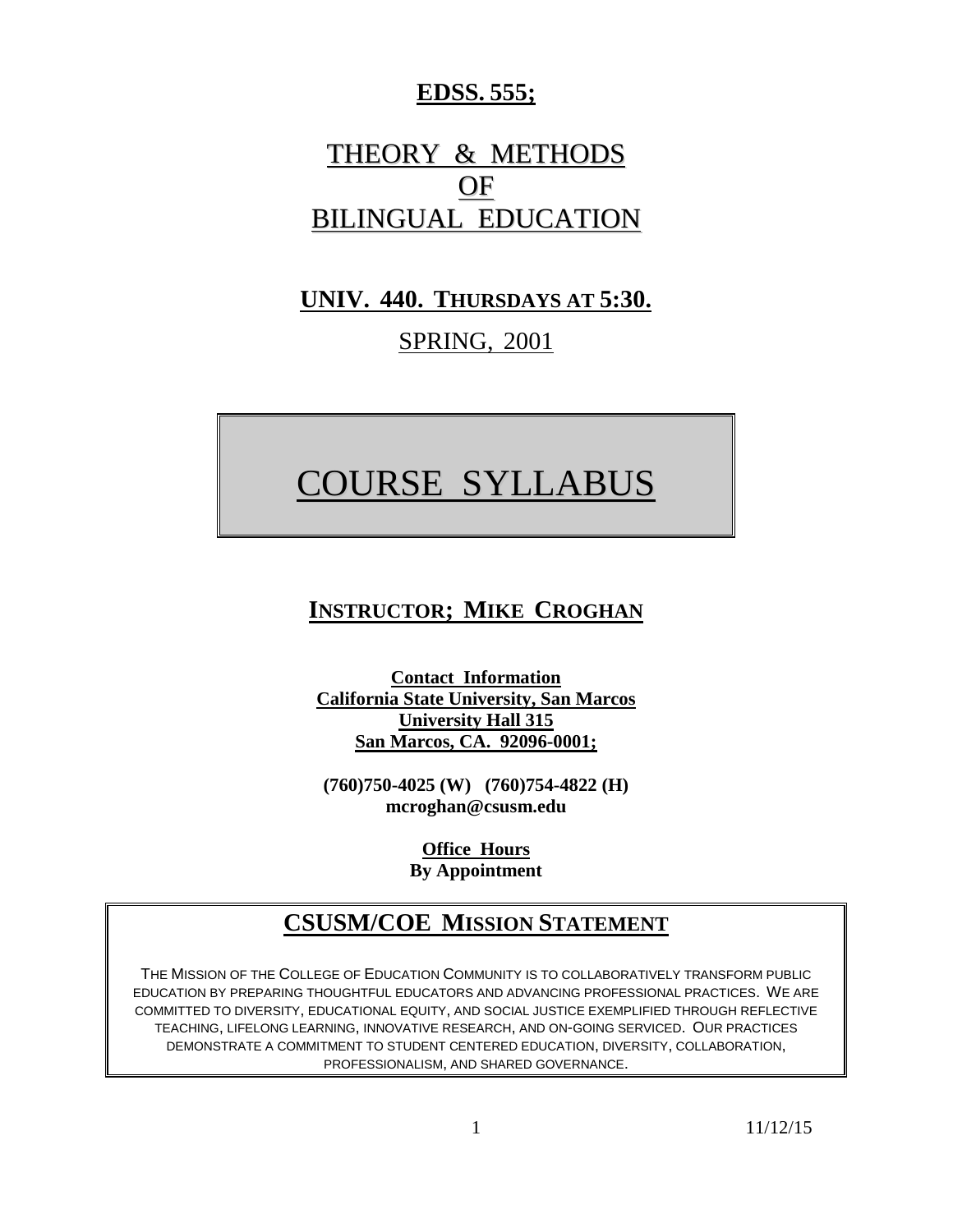#### **TEXTS**

**Choice 1:**

Crawford, James. (1995). *Bilingual Education: History Politics Theory and Practice. Third Edition.* Los Angeles. Bilingual Education Services, Inc. ISBN; 0-89075-556-6.

Hakuta, Kenji (1986). *Mirror of Language. The Debate on Bilingualism.* Basic Books. ISBN; 0-465-04637-1

Lessow-Hurley, J. (1990). *The Foundations of Dual Language Instruction*. New York, NY: Longman. ISBN: 0-8013-0131-9. **Choice 2:**

Brown, H. Douglas (1994). *Principles of Language Learning and Teaching.* Third Edition. Toronto, Prentice-Hall. ISBN: 0-13- 191966-0.

Leyba, Charles F. (Editor) (1994). *Schooling and Language Minority Students: A Theoretical Framework; Second Edition.* Los Angeles, CA.: Evaluation, Dissemination, and Assessment Center, CSULA. ISBN: 0-89755-030-7

Parker, Frank & Riley, Kathryn (1994). *Linguistics for Non-Linguists.* Toronto: Allyn and Bacon. ISBN:0-205-29930-X **Choice 3:**

- Faltis, Christian & Hudelson, Sarah 91998). *Bilinguql Education in Elementary and Secondary Education Communities.* Toronto: Allyn and Bacon. ISBN: 0-205-17120-6
- Freeman, Y.S., and Freeman, D.E. (1992). *Whole Language for Second Language Learners.* Portsmouth, NH: Heinemann. ISBN: 0-435-08723-1
- Freeman, Y.S., and Freeman, D.E (1998). *La ensenanza de la lectura y la escritura en espanol en el aula bilingue.* Portsmouth, NH: Heinemann. ISBN: 0-325-00013-1

Freeman, Y.S., and Freeman, D.E (1996). *Teaching Reading and Writing in Spanish in the Bilingual Classroom.* Portsmouth, NH: Heinemann. ISBN: 00-435-07231-5

Peregoy, Suzanne F. & Boyle, Owen F. (1997). *Reading, Writing, and Learning in ESL: A Resource Book for K-12 Teachers. Second Edition.* White Plains, NY. Longman. ISBN: 0-8013-1628-6.

Uhl Chamot, Anna & O'Malley, J. Michael (1994). *The CALLA Handbook*. Menlo Park, CA. Addison Welsey. ISBN: 0-201- 53963-2

### **GENERAL DESCRIPTION AND OBJECTIVES**

This course will address first and second language acquisition theory and methods and their implications for learning and instruction in high schools. Participants will learn how language is acquired and developed, the relationships between language, culture and personal identity, bilingual education programs and approaches, and methods for teaching content area curricula and English Language Development to students who speak community languages.

**Special Note:** In 1992, the CSUSM/COE voted to infuse CLAD competencies throughout the COE curriculum. Attached to this syllabus, you will see an outline of the CLAD competencies. Those that are emphasized in this course are highlighted in italics.

## **REQUIREMENTS**

**Attendance:** The effectiveness of this course is in direct measure to the discussions, interactions, and sharing that will characterize the class meetings. As with any class, a culture will take shape here. I want the culture to be based on recognition of the importance of the course content and mutual respect among the participants. Hence, attendance and punctuality are essential. While I appreciate the courtesy of being told of an absence ahead of time, I do not distinguish between excused and unexcused absences. An absence is an absence. Similarly, an attendance is an attendance - defined as a **full** class meeting. Late arrival to and early departure from a class meeting can and will constitute an absence.

An "A" grade for this course can be achieved only if attendance remains above 80%. Attendance that falls below 70% may result in a grade no higher than C for the course and/or being dropped from the course with a grade of U at the discretion of the instructor. This policy is in line with the attendance policy options provided by the College of Education.

Attendance is tallied and tracked from a sign-in sheet that will be distributed during each of the class meetings. It is **incumbent upon the student** to see that s/he is "signed in" **during** the class meeting. (For more on how attendance figures into grades, see below, *Grading.*)

And as long as I am on the subject of class attendance and etiquette, may I tell you that I do not accept phone calls during class meetings. I expect the same courtesy from students – for me and for other students. Turn your cell phone off before entering class.

As per university policy, I have the option of dropping a student who either does not attend the first meeting of this course and/or does not inform me of the absence.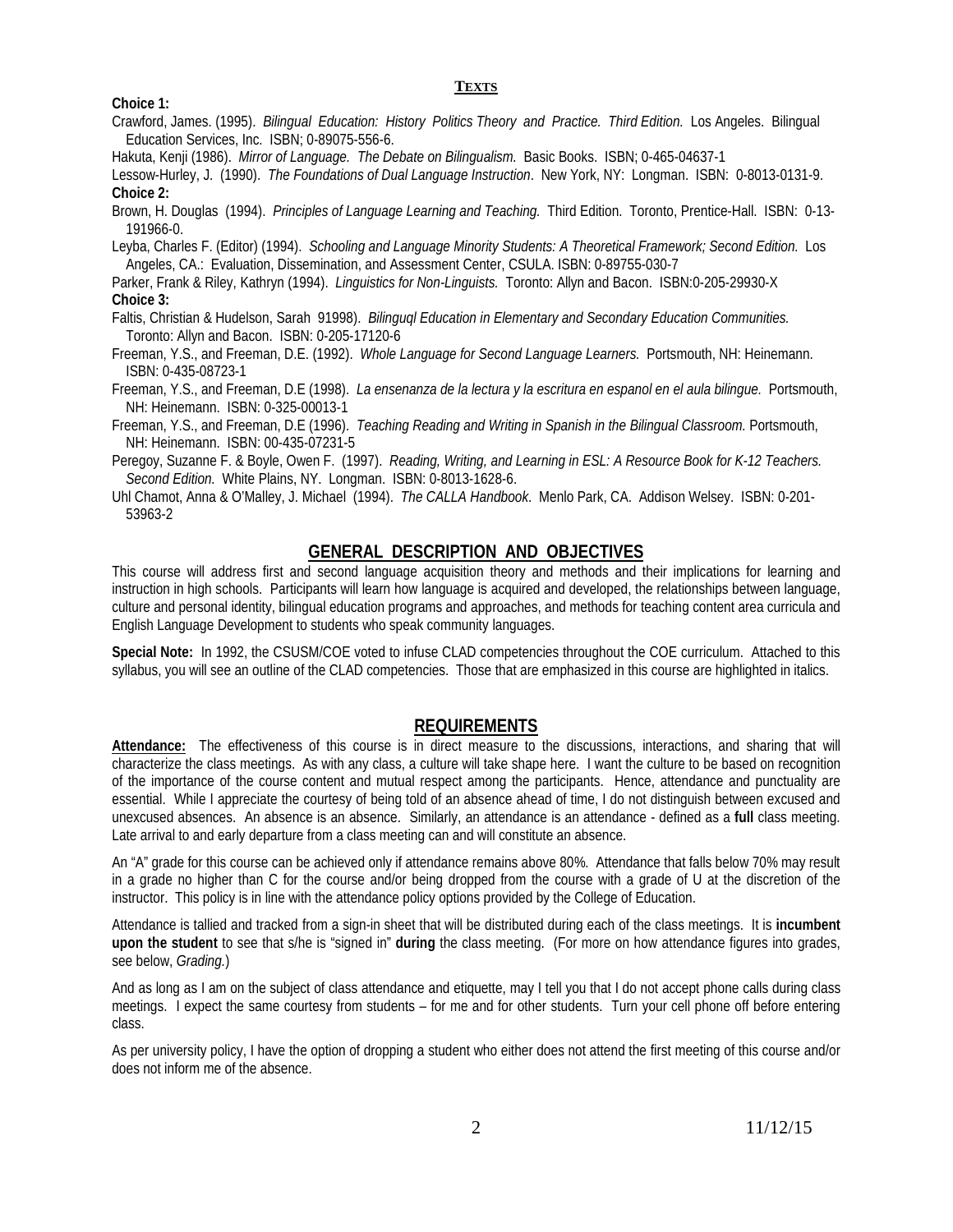**Readings:** As a rule, a part of every class session will be based on the assigned reading for that class. You are expected to come to class meetings prepared with notes or whatever else you use to direct your attention and remind you of highlights about the reading. Class plans and activities will be premised on your having done the reading and having some notes. Occasionally, I will ask you to do a Quick Write based on the readings.

**Quick Writes:** From time to time, a Quick Write might be assigned in class or for homework. These writings will be based on the assigned reading(s) or on issues that come out of class discussions. Since the number of Quick Writes is open-ended, the grade will be computed from percentage of points possible. I would appreciate it if you could bring some 51/2 X 81/2 cards for writing your Quick Writes. While I do not accept late Quick Writes, I do throw out the lowest score in tallying QW points so if you do miss one or 2, it will probably have not affect on your overall total for QW points.

**Interdisciplinary SDAIE Lesson Plans (20 points):** In other courses, you have developed multidisciplinary and/or integrated thematic units. You may elect to use those units to develop 3 daily lesson plans and infuse elements and strands of Specially Designed Academic Instruction in English (SDAIE) that you will learn in this course. You are to submit 3 "SDAIE'ed" daily lesson plans from different points in the semester curriculum. If you submit a draft of your plans to a peer review *and* have the SDAIE elements and strands clearly demarcated in your work, *and* your plans clearly show lesson plan features that we discuss and present in class, *and* you submit your plans to me as per the instructions you will get on a handout (see next sentence), you will automatically receive the 20 points for this assignment. You need to submit to me your final polished plans, the rubric sheets given to you during the peer review, and a rubric sheet that you fill out yourself.

**Bilingual Program Design (20 points):** In consort with the team of at your school or from class, you are to research a program that serves English language learners. You will need to talk to teachers, administrators, paraprofessionals, and students about the program at your school. Prepare with your group a presentation to class. The presentation should include overhead or other support and handouts for the class. We will talk about this project more in class and you will be given more guidance and direction.

#### **GRADING:**

A Split Track Grading System will be used in this course. This means that you can choose to complete only certain assignments and acquire only certain point levels that you pre-set for yourself. However, you must earn the minimum number of points and percentages for each of the 4 types of assignments to get the grade you have declared. You cannot apply an overage of points for one type of assignment to another type.

You are urged to keep a copy of all assignments returned to you. To resolve a discrepancy, you will be asked to show your work.

Your grade will be determined by your performance on the 4 requirements as outlined above plus the work you contract to do from the Menu of Options.

- 1) Note again that a student cannot earn an "A" unless class attendance remains above 80%.
- 2) Note in the *Menu of Options* that accompanies this syllabus that two or more late assignments comprise a one letter grade reduction. Because assignments tend to be "long range", the expectation is that you will either turn the assignment in prior to your deadline or on your contracted deadline. If you are absent the day the assignment is due, you need to make arrangements to get the assignment submitted or simply count that assignment as your one late assignment. In short, there are no "excused" late assignments. *Another point; only assignments turned in before class time will be considered on time.*
- 3) In drawing up your contract (see Menu of Options), I strongly recommend you allow "turn around" time. That is, if you want more points on an assignment, you may edit and submit a revised draft – **along with the earlier draft(s)**. Assignments turned in after **5/3 – the "lock date" -** cannot be revised for more points.
- 4) Do not look for a relationship among the types of assignments. None exists. I have taken into account the relative time needed to complete assignments *within* each type and tried to balance/relate those point values, but not so *among* the types of assignments.
- 4) I heavily discourage incompletes. To earn an "A" in this course, you must complete the requirements by the end of the term. In dire cases where a student must take an incomplete for the semester, the maximum grade for the course will be a "B".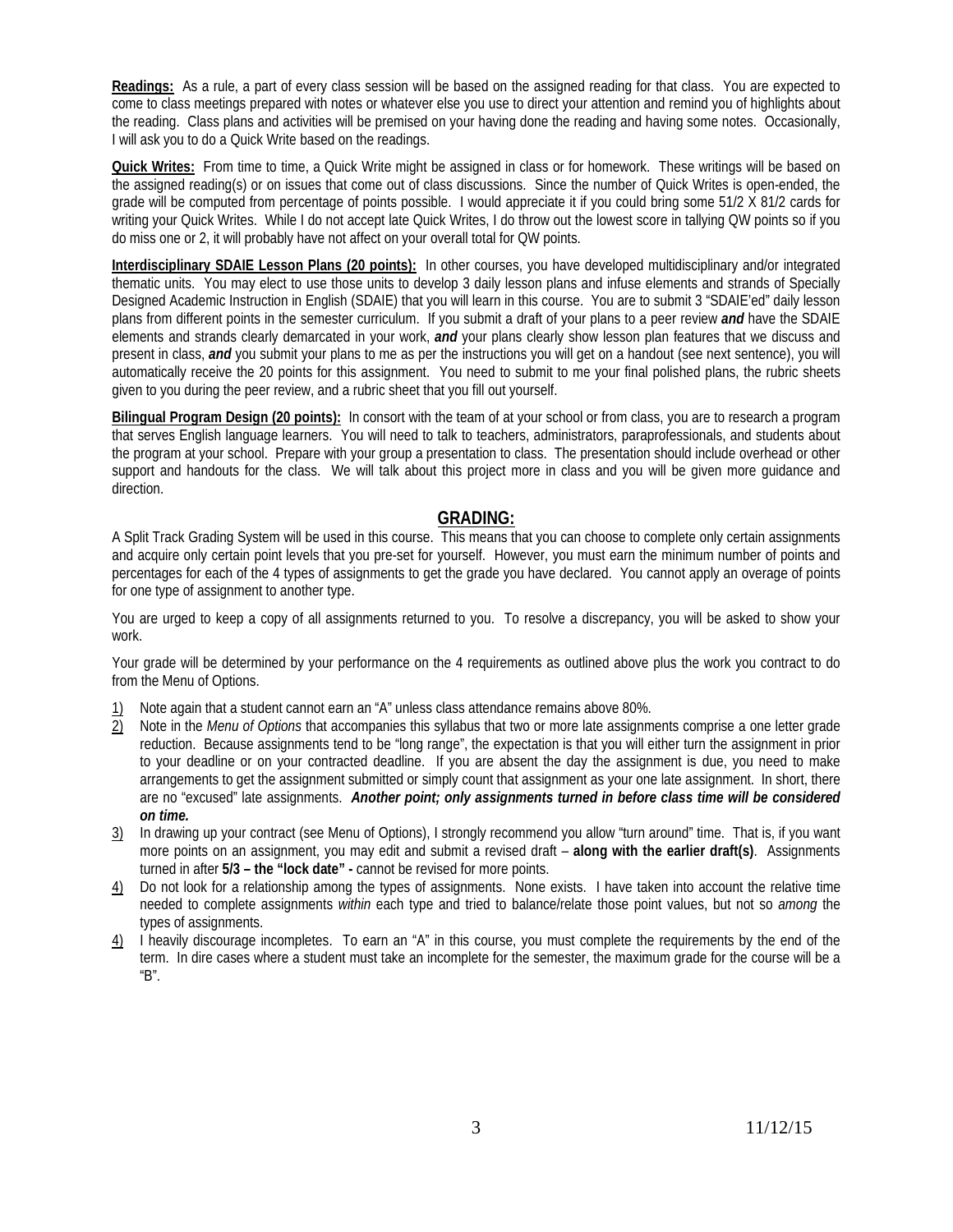## **TRACKS, GRADES, AND POINTS.**

| <b>ASSIGNMENT/OPTION</b>                   | A TRACK   | <b>B TRACK</b> |
|--------------------------------------------|-----------|----------------|
| <b>REQUIRED ASSIGNMENTS:</b>               |           |                |
| Attendance                                 | 80%(min.) | 70%( min.)     |
| SDAIE'ed Lesson Plans (20 points           | 15        | 12             |
| Bilingual Program Design (20 points)       | 15        | 12             |
| Quick Writes                               | 90%       | 80%            |
| <b>BORDER CROSSINGS:</b>                   |           |                |
| Community Action (10)                      | 12        | 10             |
| Community Tour (10)<br>Cultural Event (10) |           |                |
| Ethnographic Interview (15)                |           |                |
| Home Visit (15)                            |           |                |
| Listening Immersion/Think Aloud (15)       |           |                |
| Other (TBA)                                |           |                |
| PROFESSIONAL GROWTHS:                      |           |                |
| Guest Presenter (10)                       |           |                |
| IMC, Other Learning Resource Visit. (20)   |           |                |
| Leadership, Creativity Project (15)        | 17        | 13             |
| Lesson Plan Share (5)                      |           |                |
| Materials Analysis (15)                    |           |                |
| Participation/Observation (20)             |           |                |
| Policy Meeting (20)                        |           |                |
| Resource Share (5)                         |           |                |
| Video Watch (10)<br>Other (TBA)            |           |                |
| <b>WRITTEN ASSIGNMENTS:</b>                |           |                |
| Interactive Journal (10)                   |           |                |
| Personal History (10)                      |           |                |
| RAP (12)                                   |           |                |
|                                            |           |                |
| Book Report (18)                           | 15        | 10             |
| Case Study (18)                            |           |                |
| Complementary Reading (18)                 |           |                |
| Reading Abstract (5 or 10)                 |           |                |
| Reading Journals (18)                      |           |                |
| Research Report (12)                       |           |                |
| Web Surfing (10)                           |           |                |
| Grant Proposal (18)                        |           |                |
| Other (TBA)                                |           |                |

## **SPECIAL NOTES:**

**1) Lock Date is May 3**. This means that assignments turned in on or after this date are locked. You will not get them back for revisions to earn more points. The "Lock Date" also means you can do ONLY assignments you have on your contract.

**2)** Only assignments submitted on or before **May 17, 1999** will be credited for the semester grade.

**3)** As instructor, I reserve the right to modify the schedule and course content as listed on the following page in the best interests of the objectives of this course and the resources the students bring to it. Also, special guest presenters may alter the content and/or sequence of this Scope and Sequence. I will do my best to inform the class in advance of any changes.